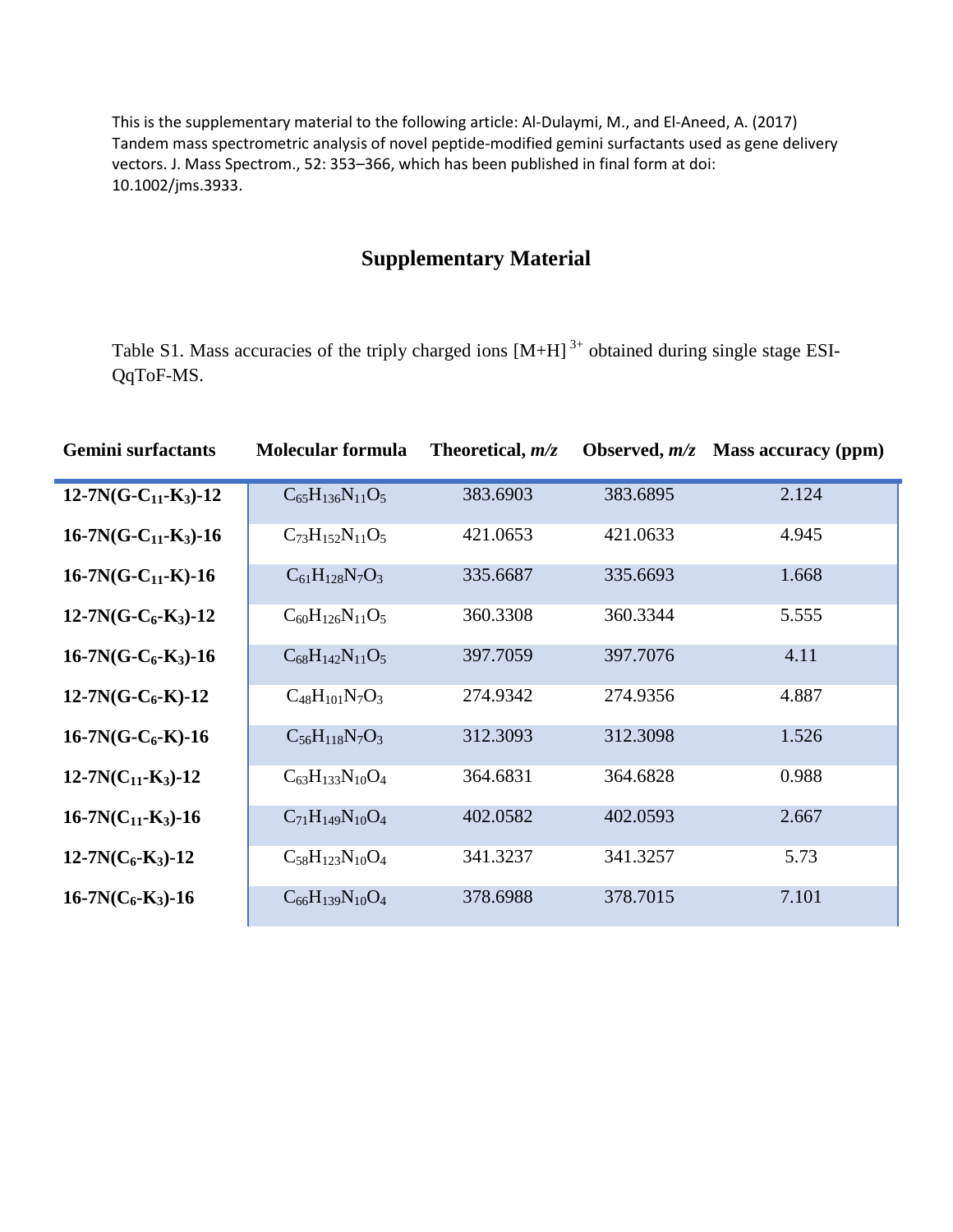

**Figure S1.** The ESI-QqToF MS/MS spectrum of 16-7N(C<sub>11</sub>-K<sub>3</sub>)-16 as a representative example of gemini surfactants with tri-terminal lysine moieties. Ions were labelled as designated in Figures 5-7.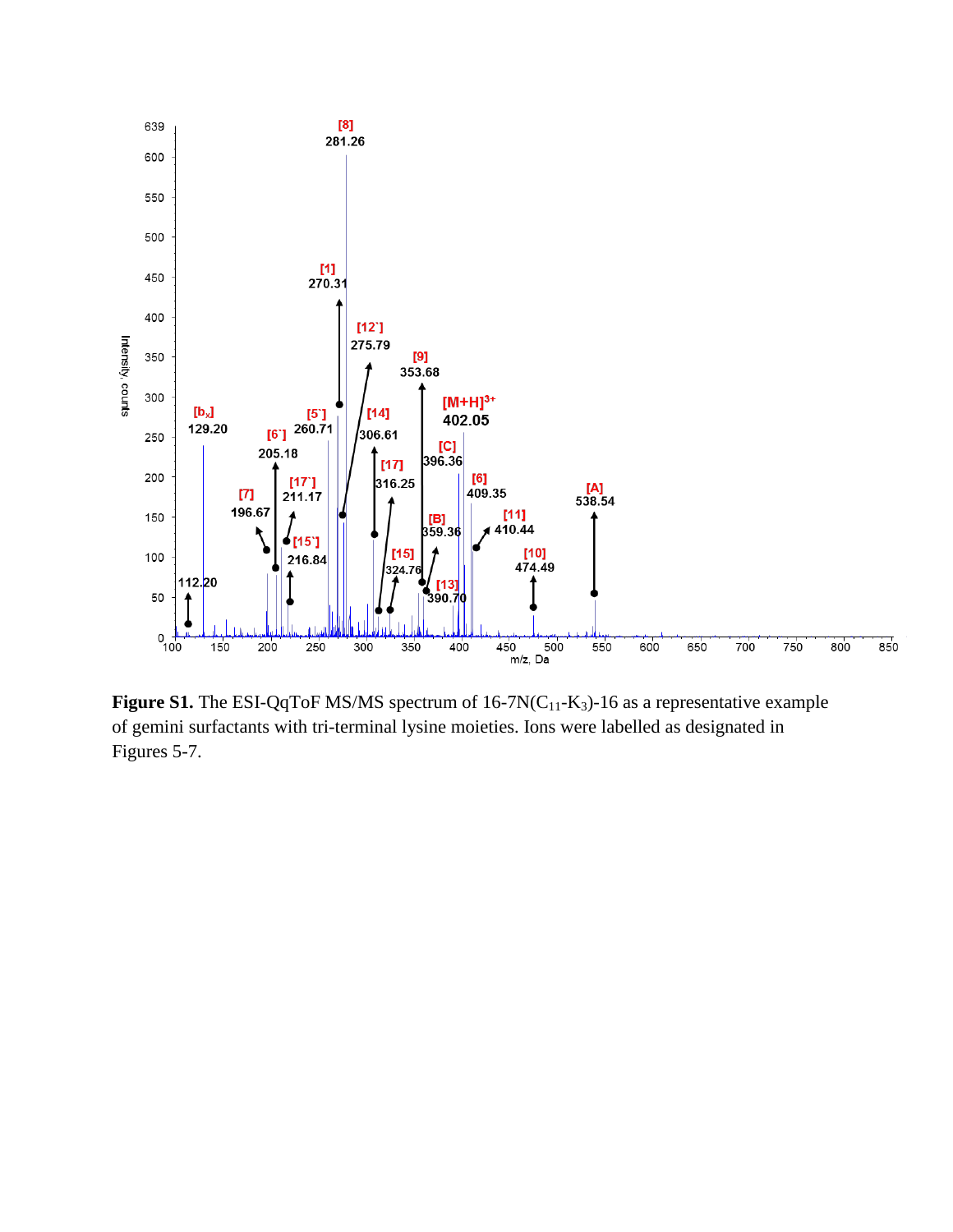

Figure S2. The proposed mechanism for the formation of product ion (C): loss of ammonia group from the lysine side chain.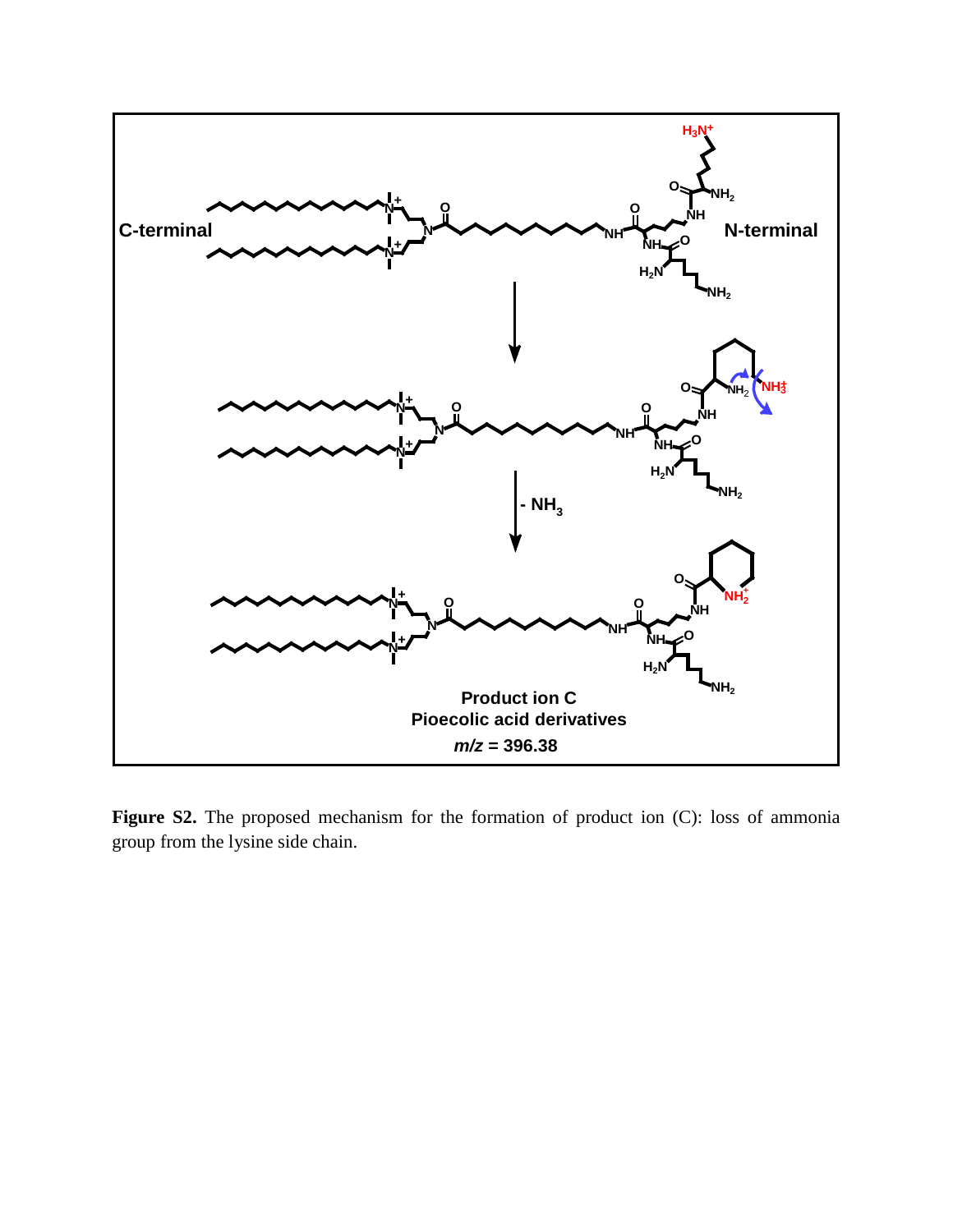| Precursor | MS/MS product         | $\overline{Ms}^3$ product ions                                                                                                                                                                                                                                                                                            |
|-----------|-----------------------|---------------------------------------------------------------------------------------------------------------------------------------------------------------------------------------------------------------------------------------------------------------------------------------------------------------------------|
| ion       | ions                  |                                                                                                                                                                                                                                                                                                                           |
| 402.05    | 538.54 [A]            | $806.76$ [2], 403.88 [2], 270.31 [1], 537.44 [3], 269.23 [3], 129.10 [b <sub>1</sub> ],<br>678.66 [4], 339.83 [4], 520.42 [5], 260.71 [5], 409.35 [6], 205.18 [6],<br>196.67 [7], 281.26 [8]                                                                                                                              |
|           | 359.36 [B]            | 353.68 [9], 474.49 [10], 129.10 [b <sub>1</sub> ], 678.66 [4], 339.83 [4`], 270.31 [1],<br>410.44 [11], 550.57 [12], 275.79 [12], 281.26 [8], 270.31 [1]                                                                                                                                                                  |
|           | 396.38 [C]            | 538.54 [A], 359.36 [B], 390.70 [13], 306.61 [14], 216.84 [15], 324.76<br>$[15]$ , 300.94 $[16]$ , 316.25 $[17]$ , 211.17 $[17]$ , 353.68 $[9]$ , 530.02 $[9]$ ,<br>789.73 [18], 395.37 [18], 263.91 [18 ], 474.49 [10], 537.44 [3], 269.23<br>$[3^{\circ}], 520.42$ [5], 260.71 [5], 270.31 [1], 129.10 [b <sub>1</sub> ] |
|           | 129.10 $[b_1]$        |                                                                                                                                                                                                                                                                                                                           |
|           | $270.31$ [1]          |                                                                                                                                                                                                                                                                                                                           |
|           | 806.76 [2]            | 537.44 [3], 678.66 [4], 129.10 [b <sub>1</sub> ], 270.31 [1], 520.42 [5], 409.35 [6], 281.26<br>[8]                                                                                                                                                                                                                       |
|           | 403.88 <sup>[2]</sup> | 537.44 [3], 269.23 [3], 129.10 [b <sub>1</sub> ], 678.66 [4], 339.83 [4], 270.31 [1],<br>520.42 [5], 260.71 [5], 409.35 [6], 205.18 [6], 196.67 [7], 281.26 [8]                                                                                                                                                           |
|           | 537.44 [3]            | 520.42 [5], 409.35 [6], 281.26 [8]                                                                                                                                                                                                                                                                                        |
|           | 269.23 [3]            | 260.71 [5], 409.35 [6], 205.18 [6], 196.67 [7], 281.26 [8], 129.10 [b <sub>1</sub> ]                                                                                                                                                                                                                                      |
|           | $678.66$ [4]          | 409.35 [6], 281.26 [8], 129.10 [b <sub>1</sub> ], 270.31 [1]                                                                                                                                                                                                                                                              |
|           | 339.83 [4]            | 409.35 [6], 205.18 [6], 196.67 [7], 281.26 [8], 129.10 [b <sub>1</sub> ], 270.31 [1]                                                                                                                                                                                                                                      |
|           | 520.42 [5]            | 409.35 [6], 281.26 [8]                                                                                                                                                                                                                                                                                                    |
|           | $260.71$ [5]          | 409.35 [6], 205.18 [6], 196.67 [7], 281.26 [8], 129.10 [b <sub>1</sub> ]                                                                                                                                                                                                                                                  |
|           | 409.35 [6]            | 281.26 [8]                                                                                                                                                                                                                                                                                                                |
|           | 205.18 $[6]$          | 196.67 [7], 281.26 [8], 129.10 [b <sub>1</sub> ]                                                                                                                                                                                                                                                                          |
|           | 196.67 [7]            | 281.26 [8]                                                                                                                                                                                                                                                                                                                |
|           | 281.26 [8]            |                                                                                                                                                                                                                                                                                                                           |

Table S2. Summary of  $MS^3$  analysis for 16-7N(C<sub>11</sub>-K<sub>3</sub>)-16 gemini surfactants.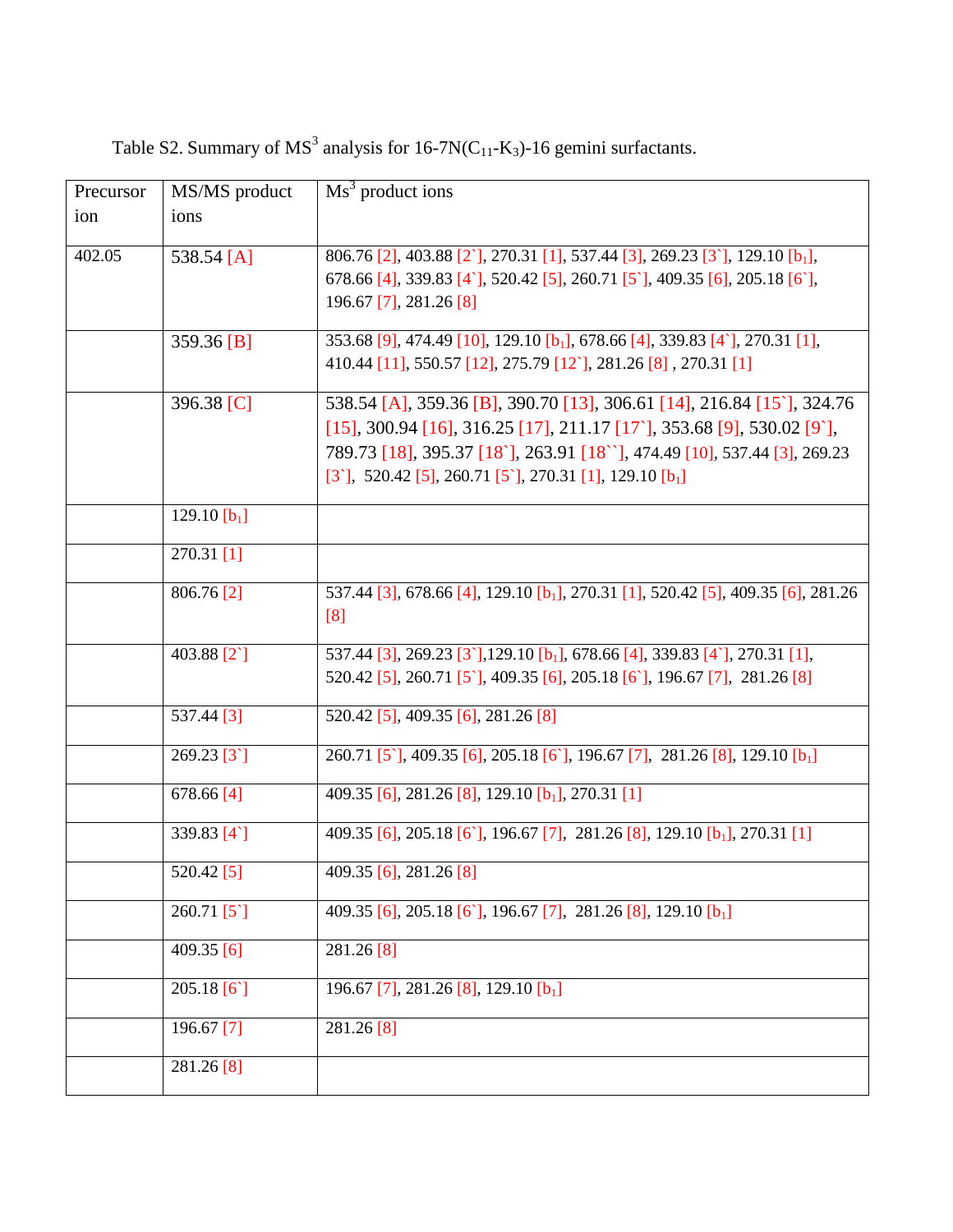| 353.68 [9]                     | 474.49 [10], 678.66 [4], 339.83 [4], 474.49 [10], 409.35 [6], 205.18 [6],<br>129.10 $[b_1]$ , 270.31 [1], 196.67 [7], 281.26 [8], 395.37 [18'], 263.91 [18'],<br>520.42 [5], 260.71 [5]                                                                  |
|--------------------------------|----------------------------------------------------------------------------------------------------------------------------------------------------------------------------------------------------------------------------------------------------------|
| 530.02 [9]                     | 789.73 [18], 395.37 [18], 520.42 [5], 260.71 [5], 409.35 [6], 205.18 [6],<br>196.67 [7], 281.26 [8]                                                                                                                                                      |
| 474.49 [10]                    | 678.66 [4], 339.83 [4`], 270.31 [1], 410.44 [11], 409.35 [6], 205.18 [6],<br>129.10 $[b_1]$ , 550.57 [12], 275.79 [12], 281.26 [8]                                                                                                                       |
| 410.44 [11]                    | 550.57 [12], 275.79 [12], 270.31 [1], 281.26 [8]                                                                                                                                                                                                         |
| 550.57 [12]                    | 281.26 [8]                                                                                                                                                                                                                                               |
| 275.79 [12]                    | $281.26$ [8]                                                                                                                                                                                                                                             |
| 390.70 [13]                    | 300.94 [16], 316.25 [17], 211.17 [17], 353.68 [9], 530.02 [9], 789.73<br>$[18]$ , 395.37 $[18]$ , 263.91 $[18'$ ], 474.49 $[10]$ , 520.42 $[5]$ , 260.71 $[5]$ ,<br>409.35 [6], 205.18 [6], 196.67 [7], 281.26 [8], 129.10 [b <sub>1</sub> ], 270.31 [1] |
| 306.61 $[14]$                  | 216.84 [15], 324.76 [15], 300.94 [16], 316.25 [17], 211.17 [17],<br>395.37 [18], 263.91 [18 ], 520.42 [5], 260.71 [5], 537.44 [3], 269.23<br>$[3^{\circ}], 129.10$ $[b_1], 270.31$ [1]                                                                   |
| 324.76 [15]                    | 316.25 [17], 537.44 [3], 520.42 [5], 409.35 [6], 281.26 [8], 129.10 [b <sub>1</sub> ]                                                                                                                                                                    |
| $216.84$ [15 <sup>\cot</sup> ] | 211.17 [17], 269.23 [3], 260.71 [5], 129.10 [b <sub>1</sub> ]                                                                                                                                                                                            |
| $300.94$ [16]                  | 395.37 [18'], 263.91 [18''], 520.42 [5], 260.71 [5'], 409.35 [6], 205.18<br>$[6]$ , 196.67 [7], 281.26 [8], 129.10 [b <sub>1</sub> ], 270.31 [1]                                                                                                         |
| $316.25$ [17]                  | 520.42 [5], 409.35 [6], 281.26 [8]                                                                                                                                                                                                                       |
| 211.17 [17]                    | 260.71 [5], 409.35 [6], 205.18 [6], 196.67 [7], 281.26 [8], 129.10 [b <sub>1</sub> ]                                                                                                                                                                     |
| 789.73 [18]                    | 520.42 [5], 409.35 [6], 281.26 [8],                                                                                                                                                                                                                      |
| 395.37 [18]                    | 520.42 [5], 260.71 [5], 409.35 [6], 205.18 [6], 196.67 [7], 281.26 [8],<br>129.10 $[b_1]$                                                                                                                                                                |
| 263.91 [18"]                   | 260.71 [5], 205.18 [6], 196.67 [7], 281.26 [8], 129.10 [b <sub>1</sub> ]                                                                                                                                                                                 |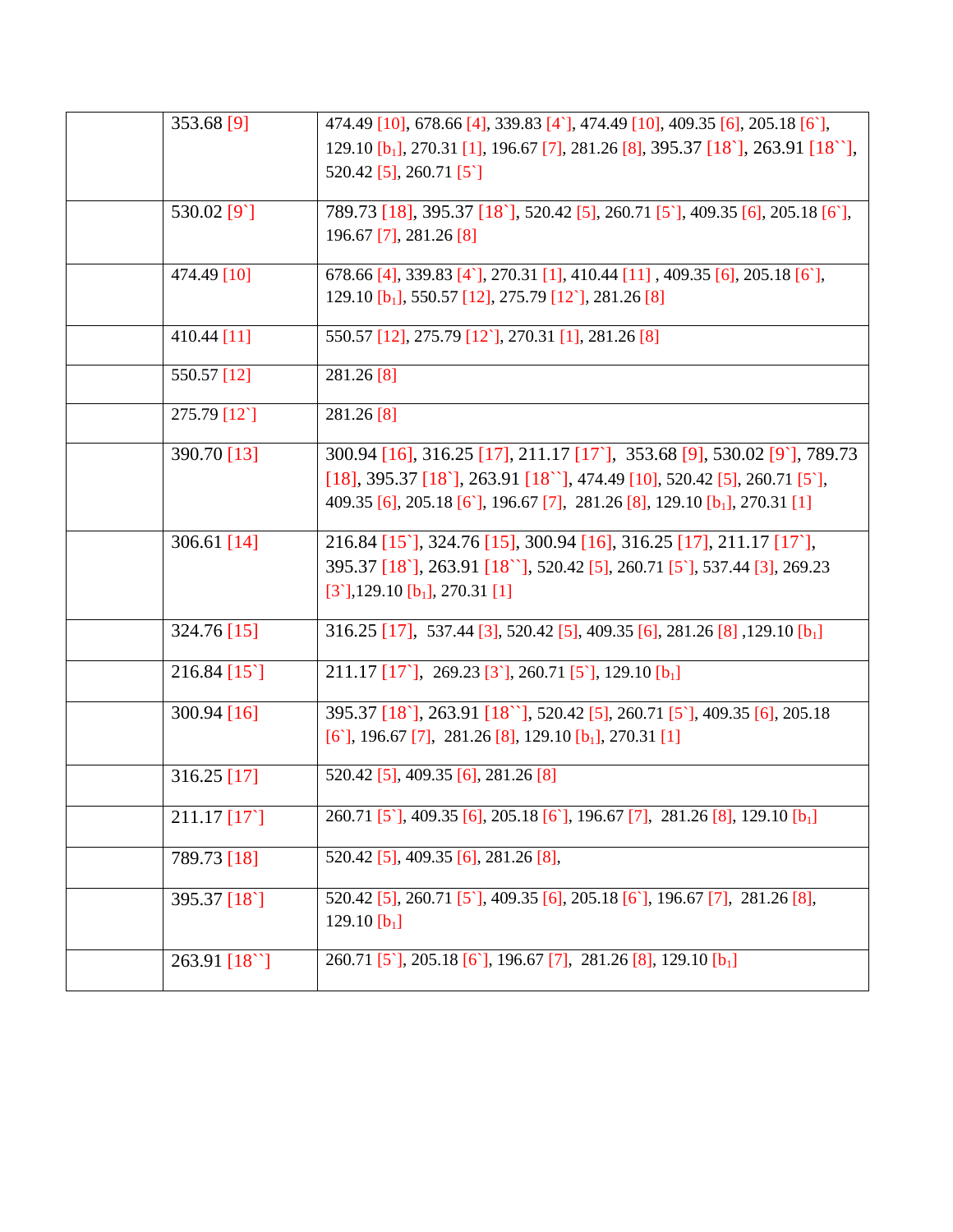

**Figure S3.** The ESI-QqLIT-MS<sup>3</sup> spectrum of product ion (C) at  $m/z$  396.38 of 16-7N(C11-K3)-16 gemini surfactant. Ions were labelled as designated in Figures 7.